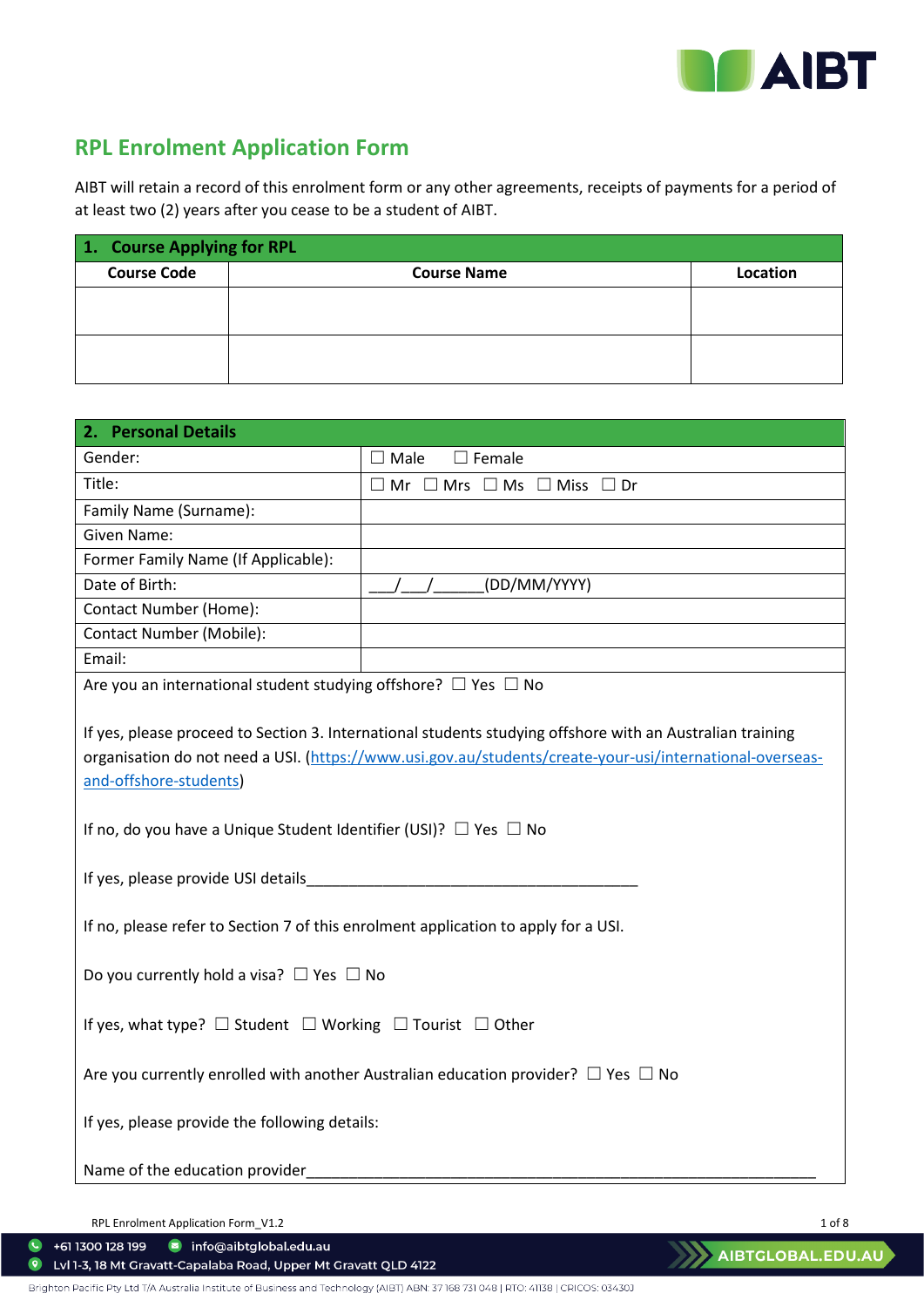

Name of the course/s you are currently enrolled in

| 3. Residential Address                 |  |
|----------------------------------------|--|
| Flat/Unit No:                          |  |
| Street No:                             |  |
| <b>Street Name:</b>                    |  |
| Suburb/Locality/Town/Precinct of City: |  |
| State:                                 |  |
| Postcode/Zip:                          |  |
| Country:                               |  |

| 4. Postal Address (if different to above) |  |  |
|-------------------------------------------|--|--|
| Flat/Unit No:                             |  |  |
| Street No:                                |  |  |
| Street Name:                              |  |  |
| Suburb/Locality/Town/Precinct of City:    |  |  |
| State:                                    |  |  |
| Postcode/Zip:                             |  |  |
| Country:                                  |  |  |

| 5. Emergency Contact |  |
|----------------------|--|
| Name:                |  |
| Relationship:        |  |
| Mobile:              |  |
| Email:               |  |

\*\*Please advise AIBT of any changes to any of your contact details within 7 days of the change\*\*

# **6. Unique Student Identifier**

If you already have a Unique Student Identifier (USI), please provide this USI at section 2 in this enrolment application.

If you would like us (AIBT) to apply for a USI on your behalf you must authorise us to do so and declare that you have read the privacy information at http://www.usi.gov.au/Training-Organisations/Pages/Privacy-[Notice.aspx.](http://www.usi.gov.au/Training-%20Organisations/Pages/Privacy-Notice.aspx)

☐ I authorise AIBT to apply pursuant to sub-section 9(2) of the *Student Identifiers Act 2014*, for a USI on my behalf.

RPL Enrolment Application Form\_V1.2 2 of 8

+61 1300 128 199 nfo@aibtglobal.edu.au

Lvl 1-3, 18 Mt Gravatt-Capalaba Road, Upper Mt Gravatt QLD 4122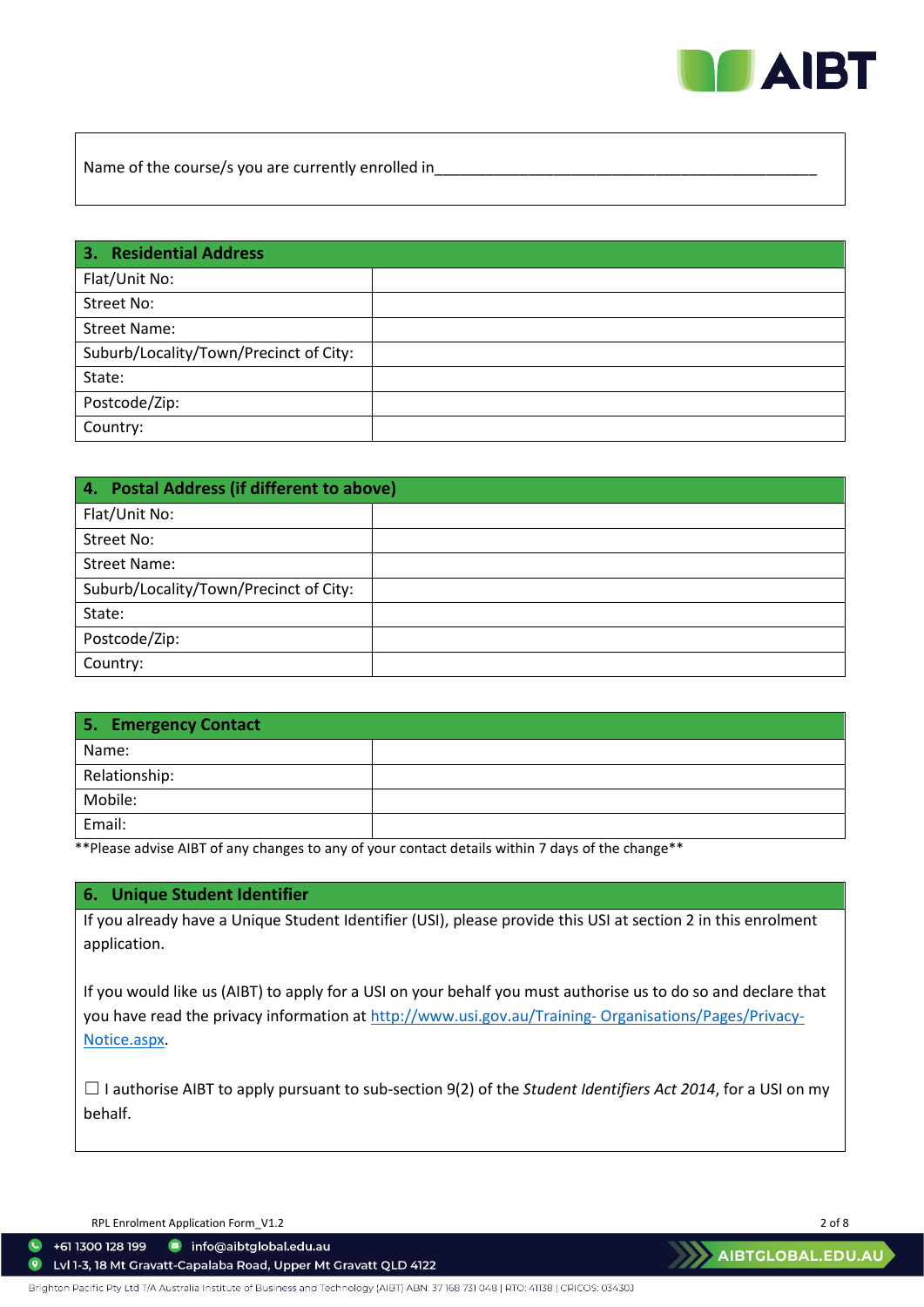

 $\Box$  I have read and I consent to the collection, use and disclosure of my personal information pursuant to the information detailed at [http://www.usi.gov.au/Training- Organisations/Pages/Privacy-Notice.aspx.](http://www.usi.gov.au/Training-%20Organisations/Pages/Privacy-Notice.aspx)

Please note that in accordance with section 11 of the Student Identifiers Act 2014, AIBT will securely destroy personal information which we collect from individuals solely for the purpose of applying for a USI on their behalf as soon as practicable after we have made the application, or the information is no longer needed for that purpose, unless we are required by or under any law to retain it.

|                                      | 7. Other information                                           |                                                                         |  |  |
|--------------------------------------|----------------------------------------------------------------|-------------------------------------------------------------------------|--|--|
|                                      | Language and cultural diversity                                |                                                                         |  |  |
|                                      | a) In which country were you born?                             | $\Box$ Australia $\Box$ Other – Please specify                          |  |  |
| b)                                   | Do you speak a language other                                  |                                                                         |  |  |
|                                      | than English at home?                                          |                                                                         |  |  |
| C)                                   | How well do you speak English?                                 | $\Box$ Very Well $\Box$ Well $\Box$ Not Well $\Box$ Not at all          |  |  |
|                                      | d) Are you of Aboriginal or Torres                             | $\Box$ No $\Box$ Yes, Aboriginal $\Box$ Yes, Torres Strait Islander     |  |  |
|                                      | Strait Islander origin?                                        | NOTE: (For persons of both Aboriginal and Torres Strait Islander        |  |  |
|                                      |                                                                | origin, check both 'Yes' boxes)                                         |  |  |
|                                      | <b>Disability</b>                                              |                                                                         |  |  |
| a)                                   | Do you consider yourself to have a                             | $\Box$ Yes $\Box$ No – Go to Schooling section                          |  |  |
|                                      | disability, impairment, or long-                               |                                                                         |  |  |
|                                      | term condition?                                                |                                                                         |  |  |
|                                      | b) If you indicated the presence of a                          | $\Box$ Hearing/deaf $\Box$ Physical $\Box$ Intellectual $\Box$ Learning |  |  |
|                                      | disability, impairment, or long-                               | $\Box$ Mental illness $\Box$ Vision $\Box$ Medical Condition            |  |  |
|                                      | term condition, please select the                              |                                                                         |  |  |
|                                      | area (s) in the following list:                                |                                                                         |  |  |
|                                      | (NOTE: You may indicate more                                   |                                                                         |  |  |
|                                      | than one area)                                                 |                                                                         |  |  |
|                                      | <b>Schooling</b>                                               |                                                                         |  |  |
| a)                                   | What is your highest COMPLETED                                 | $\Box$ Year 12 or equivalent $\Box$ Year 11 or equivalent               |  |  |
| school level?<br>(Tick ONE box only) |                                                                | $\Box$ Year 10 or equivalent $\Box$ Year 9 or below                     |  |  |
|                                      |                                                                | $\Box$ Never Attended School                                            |  |  |
|                                      |                                                                |                                                                         |  |  |
| b)                                   | In which YEAR did you complete<br>that school level?           |                                                                         |  |  |
|                                      |                                                                |                                                                         |  |  |
|                                      | Previous qualifications achieved<br>Have you ever SUCCESSFULLY |                                                                         |  |  |
| a)                                   | completed any of the following                                 | $\Box$ Yes $\Box$ No                                                    |  |  |
|                                      | qualifications?                                                |                                                                         |  |  |
|                                      | b) If Yes, please tick any applicable                          | $\Box$ Bachelor degree or higher degree                                 |  |  |
|                                      | boxes.                                                         |                                                                         |  |  |
|                                      |                                                                | $\Box$ Advanced Diploma or Associate Degree                             |  |  |

RPL Enrolment Application Form\_V1.2 3 of 8

+61 1300 128 199 nfo@aibtglobal.edu.au

Lvl 1-3, 18 Mt Gravatt-Capalaba Road, Upper Mt Gravatt QLD 4122  $\bullet$ 

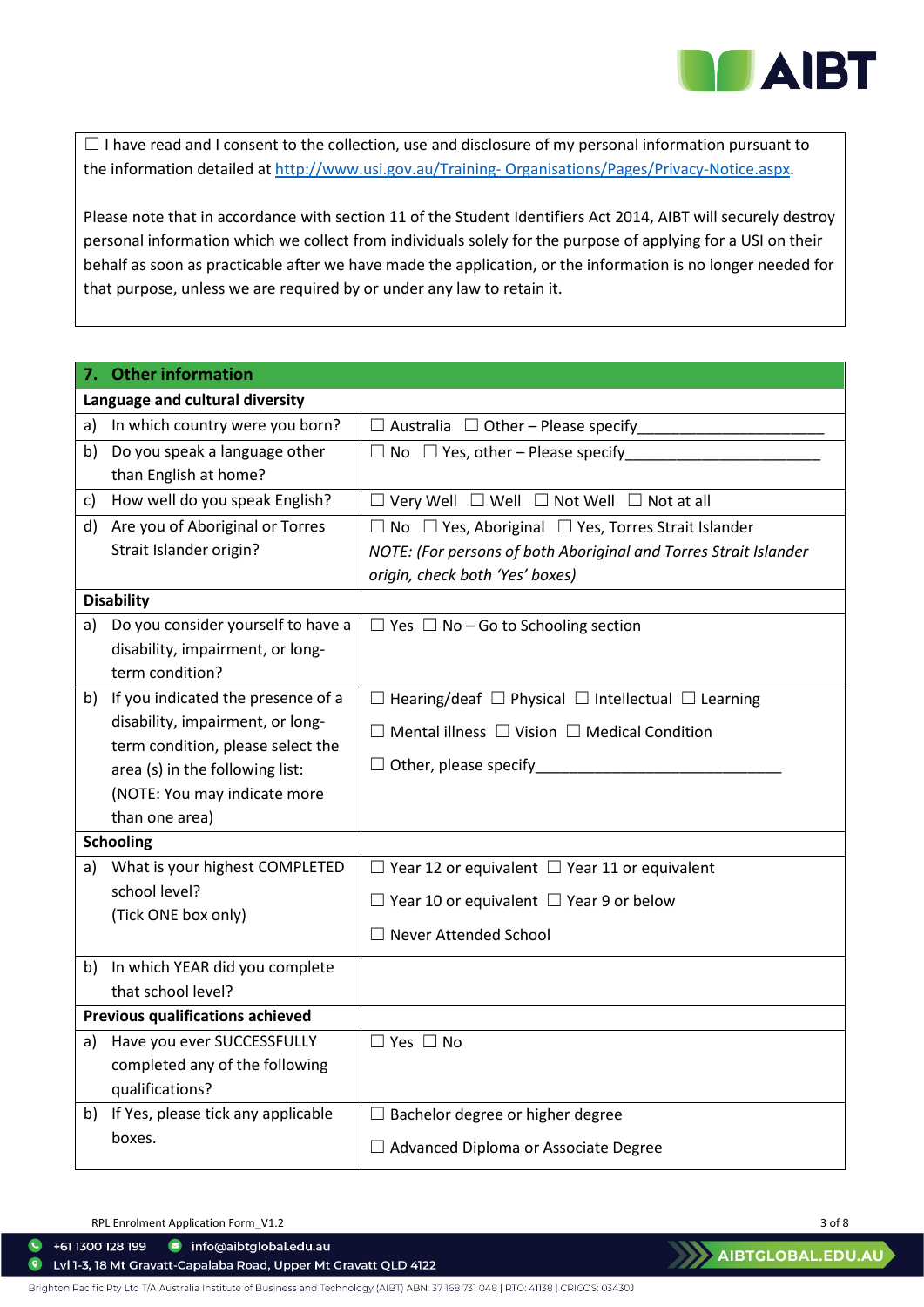

|                                                                               | Diploma (or associate diploma)<br>$\Box$                                          |  |  |
|-------------------------------------------------------------------------------|-----------------------------------------------------------------------------------|--|--|
|                                                                               | $\Box$ Certificate IV (or advanced certificate/technician)                        |  |  |
|                                                                               |                                                                                   |  |  |
|                                                                               | Certificate III (or trade certificate)                                            |  |  |
|                                                                               | Certificate II                                                                    |  |  |
|                                                                               | Certificate I<br>$\Box$                                                           |  |  |
|                                                                               | Other, please specify_                                                            |  |  |
|                                                                               |                                                                                   |  |  |
| <b>Employment</b>                                                             |                                                                                   |  |  |
| a)                                                                            | Of the following categories, which BEST describes your current employment status? |  |  |
| $\Box$ Full time employee                                                     |                                                                                   |  |  |
| $\Box$ Part-time employee                                                     |                                                                                   |  |  |
| $\Box$ Self-employed not employing others                                     |                                                                                   |  |  |
| $\Box$ Employer                                                               |                                                                                   |  |  |
| $\Box$ Employed – unpaid worker in a family business                          |                                                                                   |  |  |
| $\Box$ Unemployed – seeking full time work                                    |                                                                                   |  |  |
| $\Box$ Unemployed – seeking part-time work                                    |                                                                                   |  |  |
| Not employed - not seeking employment                                         |                                                                                   |  |  |
| If you are currently employed, in<br>b)                                       |                                                                                   |  |  |
| which occupation are you                                                      |                                                                                   |  |  |
| currently employed?                                                           |                                                                                   |  |  |
| Who is your current employer?<br>C)<br>Have you undertaken any training<br>d) | $\Box$ Yes $\Box$ No                                                              |  |  |
| courses related to the occupation                                             |                                                                                   |  |  |
| applied for?                                                                  |                                                                                   |  |  |
| e) If yes, what occupation were you                                           |                                                                                   |  |  |
| trained in? If no, go to question h).                                         |                                                                                   |  |  |
| Training completion date<br>f                                                 |                                                                                   |  |  |
| (mm/yyyy)                                                                     |                                                                                   |  |  |
| Name of the course and<br>g)                                                  |                                                                                   |  |  |
| institution                                                                   |                                                                                   |  |  |
| Is there any further information<br>h)                                        |                                                                                   |  |  |
| you wish to give in support of your<br>application?                           |                                                                                   |  |  |
|                                                                               |                                                                                   |  |  |

# **8. Declaration**

 $\bullet$ 

In signing or emailing this form I acknowledge and declare that:

RPL Enrolment Application Form\_V1.2 4 of 8

C Lvl 1-3, 18 Mt Gravatt-Capalaba Road, Upper Mt Gravatt QLD 4122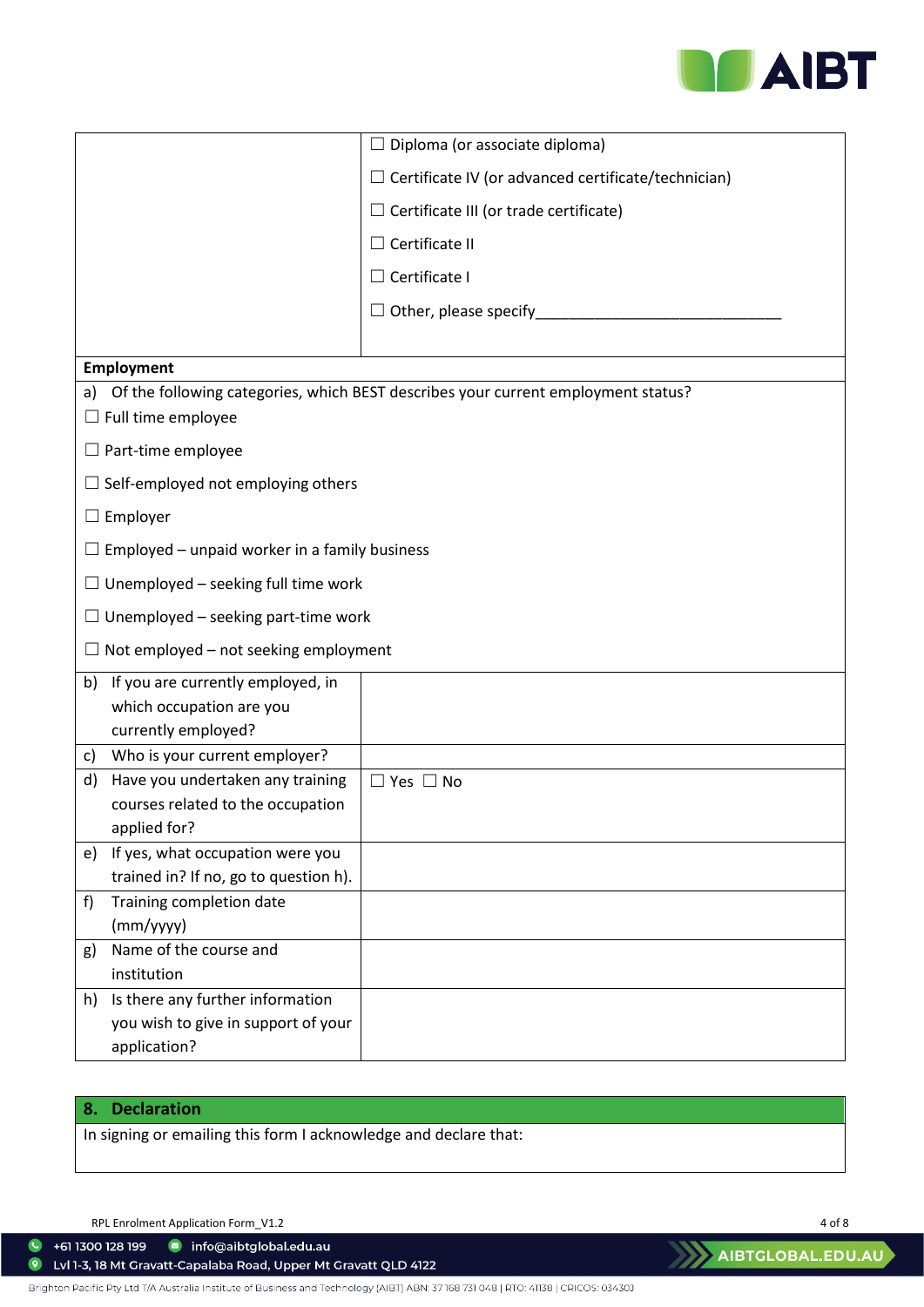

| 1. | If I am under 18 years of age, my parent(s) or guardian(s) have signed permission for this enrolment.         |                       |  |
|----|---------------------------------------------------------------------------------------------------------------|-----------------------|--|
| 2. | I have read, understood, and completed all questions and details on the enrolment form.                       |                       |  |
| 3. | I agree that the information provided in the enrolment form is to the best of my knowledge true,              |                       |  |
|    | correct, and complete at the time of my enrolment (including information provided to assess my                |                       |  |
|    | eligibility).                                                                                                 |                       |  |
| 4. | I agree that arrangements have been made to pay all fees and charges applicable to this enrolment.            |                       |  |
| 5. | I agree that my participation in this course/s is subject to the right of AIBT to cancel or amalgamate        |                       |  |
|    | courses or classes. I agree to abide by all rules and regulations of AIBT.                                    |                       |  |
| 6. | I confirm I have been informed about the training, assessment, and support services to be provided and        |                       |  |
|    | about my rights and obligations as a student at AIBT.                                                         |                       |  |
|    | 7. I authorise AIBT or its agent, in the event of illness or accident during any AIBT organised activity, and |                       |  |
|    | where emergency contact or next of kin cannot be contacted within reasonable time, to seek                    |                       |  |
|    | ambulance, medical or surgical treatment at my cost.                                                          |                       |  |
| 8. | I agree that my academic results will be withheld until my debt is fully paid and any property belonging      |                       |  |
|    | to AIBT has been returned.                                                                                    |                       |  |
| 9. | I am responsible for keeping a copy of this document and any receipts for payment of tuition or non-          |                       |  |
|    | tuition fees.                                                                                                 |                       |  |
|    |                                                                                                               |                       |  |
|    |                                                                                                               |                       |  |
|    |                                                                                                               |                       |  |
|    |                                                                                                               |                       |  |
|    |                                                                                                               |                       |  |
|    | Date ___/___/_______ (DD/MM/YYYY)                                                                             |                       |  |
|    |                                                                                                               |                       |  |
|    | Consent - Under 18 years of age                                                                               |                       |  |
|    |                                                                                                               |                       |  |
|    |                                                                                                               |                       |  |
|    | I/We<br><u> 1980 - Johann John Stone, mars eta biztanleria (h. 1980).</u>                                     | (Name of Parent(s) or |  |
|    |                                                                                                               |                       |  |
|    |                                                                                                               | (Name of student)     |  |
|    |                                                                                                               |                       |  |
|    | enrolling in the course outlined in this enrolment form.                                                      |                       |  |
|    |                                                                                                               |                       |  |
|    |                                                                                                               |                       |  |
|    |                                                                                                               |                       |  |

# **9. Important Enrolment Information**

## **Assessment**

To complete the course, you are required to successfully complete all required assessments and/or attend course classes, as required. Assessments of units will be conducted at various times throughout the course and will include both theoretical and practical components. Additional assessment processes will be explained to you during the course or can be provided to you by AIBT. Should you have any additional questions regarding the assessment process or have any concerns please telephone or email AIBT.

RPL Enrolment Application Form\_V1.2 5 of 8

+61 1300 128 199 nfo@aibtglobal.edu.au

 $\bullet$ Lvl 1-3, 18 Mt Gravatt-Capalaba Road, Upper Mt Gravatt QLD 4122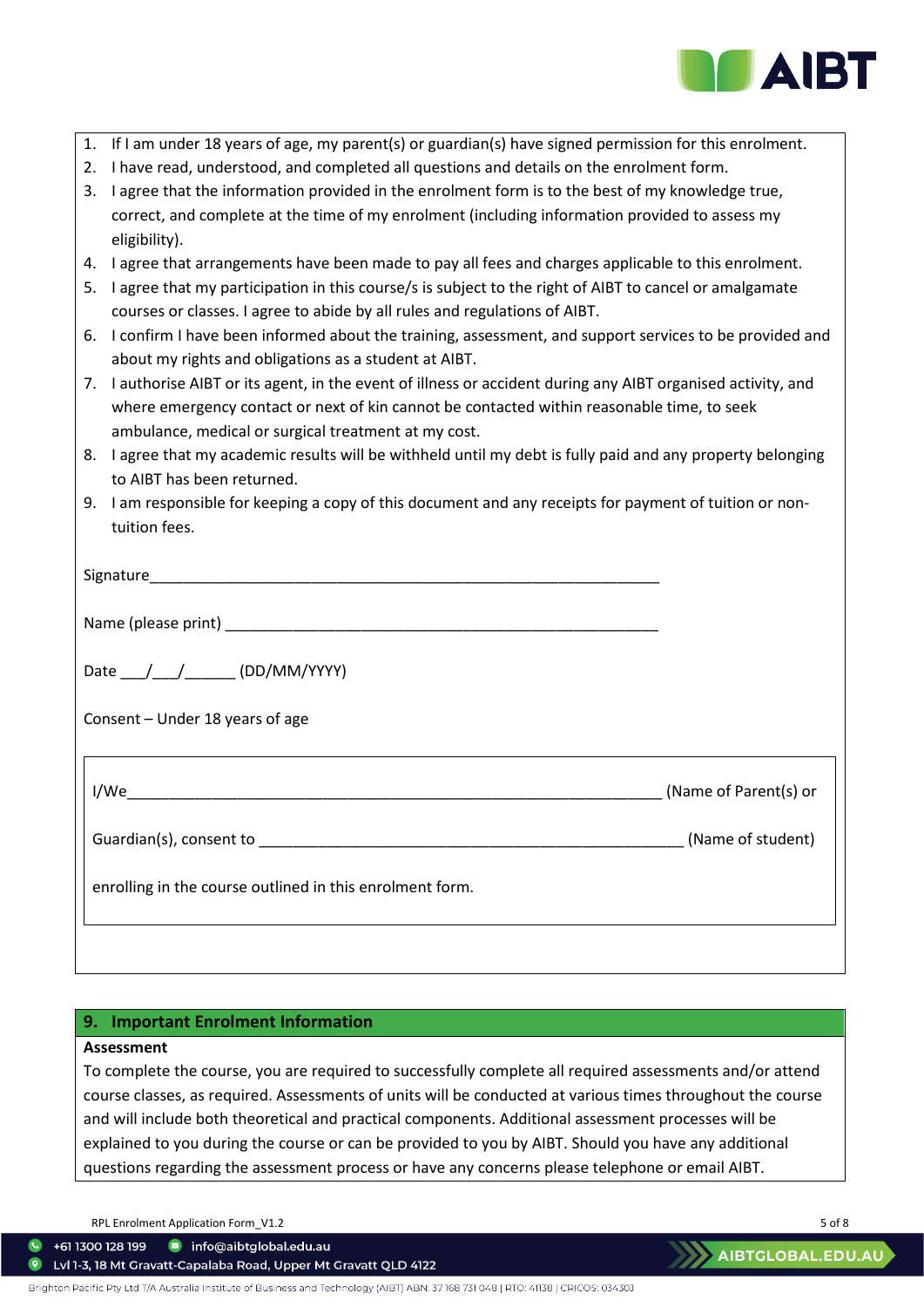

Please note that if you require AIBT to consider RPL, please speak to AIBT prior to enrolment.

## **Support Services and Special Needs**

AIBT will take all reasonable steps to ensure it supports you throughout the training/assessment process. If at any point throughout your course you require assistance or support, please discuss these needs with your Trainer in the first instance. If you have any special needs, including language, literacy, numeracy, mobility, visual impairment or hearing, or any other disability that could limit your ability to undertake or complete the course, please notify AIBT prior to enrolment to allow us to cater for your needs.

If you do not tell us of any condition that may affect your learning, we will not be able to assist you, and this may impact on your ability to complete the course.

### **Your Rights**

AIBT wants to ensure your time spent with us is both beneficial and enjoyable. If at any point you feel bullied, harassed, or discriminated against, please notify AIBT Student Support Services immediately. If you feel you need to make a complaint about any aspect of the course in which you are enrolled, including training/assessment you may do so directly with your Trainer or the Head of School, in which you are enrolled.

If you wish to lodge a formal complaint or appeal a decision made by AIBT, it should be lodged in writing in accordance with AIBT's Complaints and Appeals Policy and Procedure, which can be found at <https://aibtglobal.edu.au/support/complaint/>

This written agreement, and the right to make complaints and seek appeals of decisions and action under various processes, does not affect the rights of the student to take action under the Australian Consumer Law if the Australian Consumer Law applies.

### **Media Releases**

At times during the course, staff/contractors of AIBT may take photos/video for use in promotional activity. These photos/videos will remain the property of AIBT and will not be sold to any third party. Some of the media may be used by AIBT for promotional editorials and other marketing materials in public and professional publications and other such media. By signing this form, you acknowledge your acceptance in participating in such activities.

Should you wish to view or purchase copies of any such photo/video outside the normal distribution, this request should be made in writing to the Head of Enrolment of your course.

## **Rules and Regulations**

To graduate from your enrolled course, you must be able to fulfil the following obligations:

- demonstrate to the trainer and assessor through attendance and assessment, both formal training, theory and practical assessment that academic and professional skills have been obtained to a satisfactory level;
- satisfy all academic, administrative, and financial obligations to AIBT.

RPL Enrolment Application Form\_V1.2 6 of 8

+61 1300 128 199 nfo@aibtglobal.edu.au

Lvl 1-3, 18 Mt Gravatt-Capalaba Road, Upper Mt Gravatt QLD 4122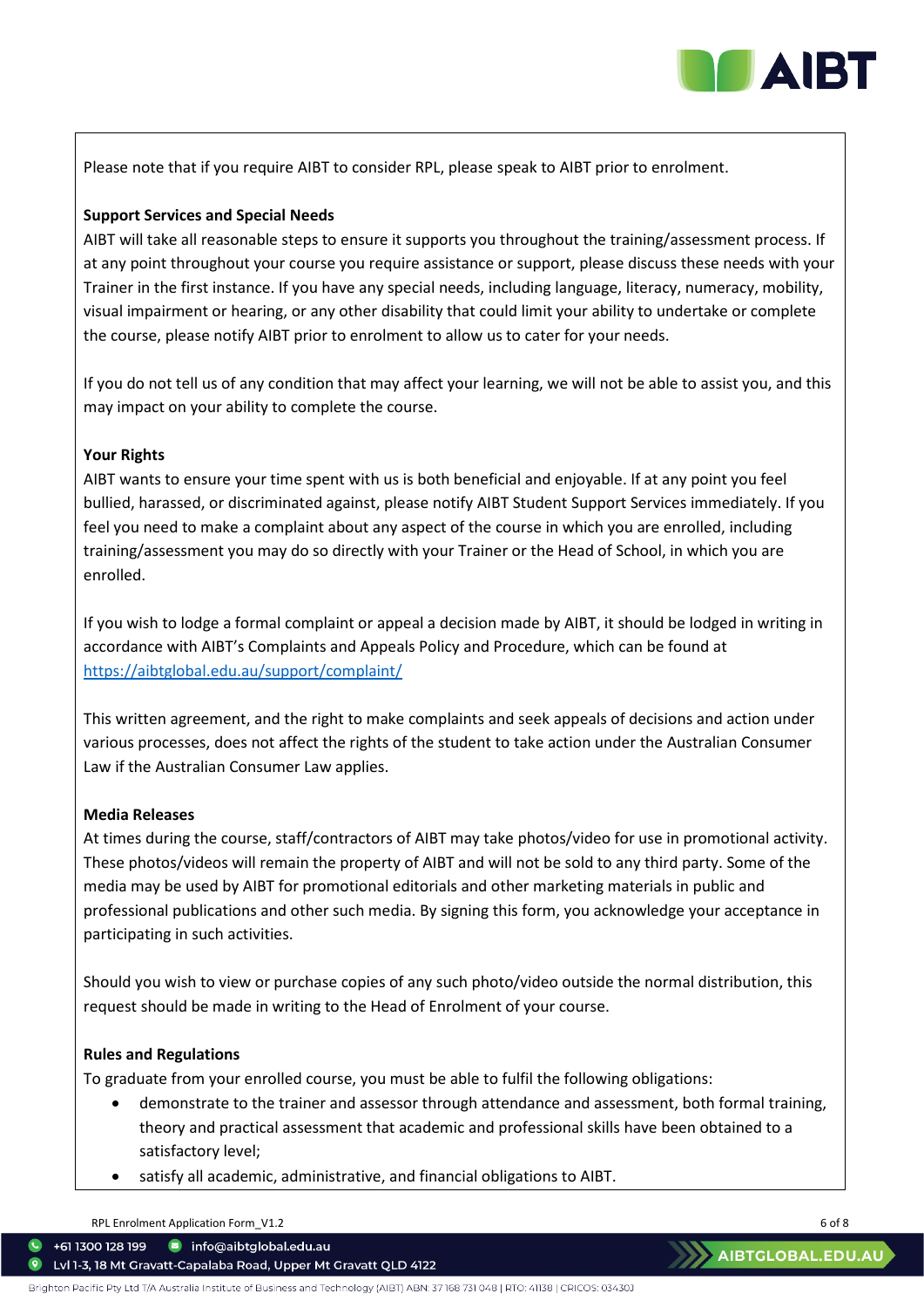

You must promptly notify AIBT of any change of name, address and contact details within 7 days of this change. You must notify the Head of School of the course in which you are enrolled of anything that may stop you from completing the course.

You may be suspended or expelled from AIBT, where it has been found that you have:

- breached the Student Conduct Rules
- failed to uphold or maintain any of the AIBT's Student Policies and Procedures
- not complied with your student visa conditions, including but not limited to, unsatisfactory course attendances
- engaged in bullying, harassing or discriminatory behaviour towards other students or staff of AIBT
- posted comments on social media that may be defamatory to other students, AIBT or its staff
- serious misconduct, including criminal behaviour or breaching Australian laws

### **10. Terms and Conditions**

## **COMPLAINTS AND APPEALS**

All complaints in relation to enrolment processes, or any other matters relating to AIBT should be lodged in writing and addressed to the Manager, Student Support Service[s studentsupport@aibtglobal.edu.au.](mailto:studentsupport@aibtglobal.edu.au)

Please refer to the Complaints and Appeals Policy for the process to be followed.

The form to lodge a formal complaint are located at:<https://aibtglobal.edu.au/support/complaint/>

This written agreement, and the right to make complaints and seek appeals of decision and action under carious processes, does not affect the rights of the student to take action under the Australian Consumer Law if the Australian Consumer Law applies.

The information you provide to AIBT will remain private and confidential under the requirements of the Privacy Act 1988 (Cth). Your personal details will be used for the purpose of processing your enrolment and facilitating training and assessment services and student support to you. Our Privacy Policy can be found here:<https://aibtglobal.edu.au/privacy-policy/>

Your personal information will not be released by AIBT unless required by law or approval is first provided by you. Your information will never be sold to a third party. However, your information may be provided to a third-party provider who has entered into a legally binding agreement with AIBT to provide services to either you or AIBT and who agrees in writing to keep your personal information confidential except as required by law.

Your personal information will be collected and used for the purpose of collection of data for statistical information under the requirements of the Data Provision Requirements 2012 (Cth).

RPL Enrolment Application Form\_V1.2 7 of 8

+61 1300 128 199 nfo@aibtglobal.edu.au

Lvl 1-3, 18 Mt Gravatt-Capalaba Road, Upper Mt Gravatt QLD 4122

Brighton Pacific Pty Ltd T/A Australia Institute of Business and Technology (AIBT) ABN: 37168 731048 | RTO: 41138 | CRICOS: 03430J